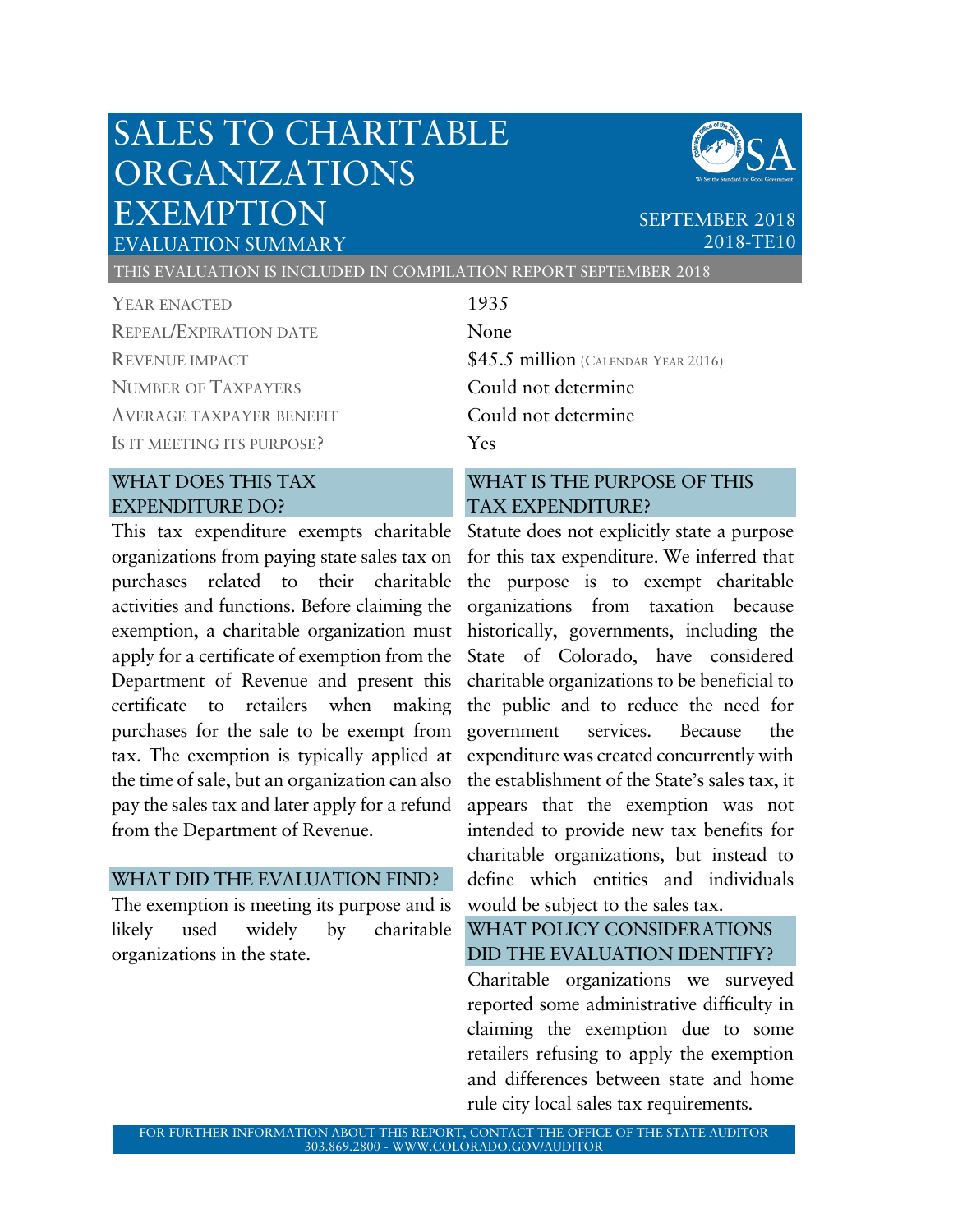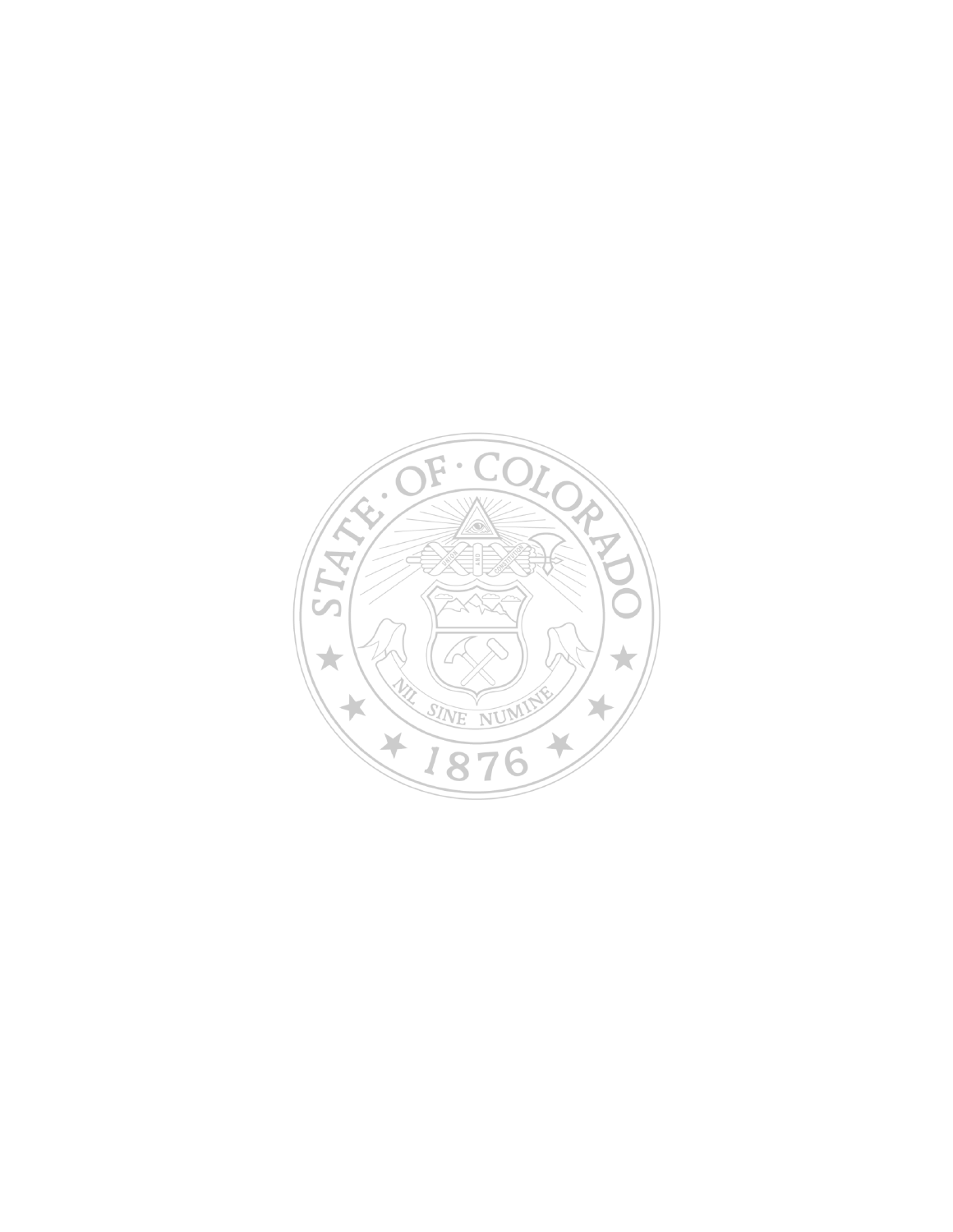# SALES TO CHARITABLE ORGANIZATIONS EXEMPTION

### EVALUATION RESULTS

#### WHAT IS THE TAX EXPENDITURE?

In 1935, the General Assembly enacted the Emergency Retail Sales Tax Act, which established Colorado's retail sales tax and created the Sales to Charitable Organizations Exemption. The General Assembly made the sales tax and this exemption permanent in 1937, and the exemption has remained largely unchanged since that time.

According to Section 39-26-718(1)(a), C.R.S., charitable organizations are not required to pay state sales and use tax on purchases related to their charitable activities and functions. In addition, charitable organizations are not required to pay local sales taxes for purchases made in local taxing jurisdictions, such as statutory cities and counties, which have their local sales taxes collected by the State on their behalf, because statute [Section  $29-2-105(1)(d)(I)$ , C.R.S.] mandates that these local governments apply most of the State's sales tax exemptions, including the Sales to Charitable Organizations Exemption. Home rule cities established under Article XX, Section 6 of the Colorado Constitution that collect their own sales taxes, have the authority to set their own tax policies independent from the State and are not required to exempt charitable organizations from their local sales tax, although many choose to do so.

A charitable organization is defined in statute [Section 39-26-102(2.5), C.R.S.] as "any entity organized and operated exclusively for religious, charitable, scientific, testing for public safety, literary, or educational purposes, or to foster national or international sports competition…, or for the prevention of cruelty to children or animals," and new legislation, House Bill 18-1218, includes veterans' organizations in this definition as

REPORT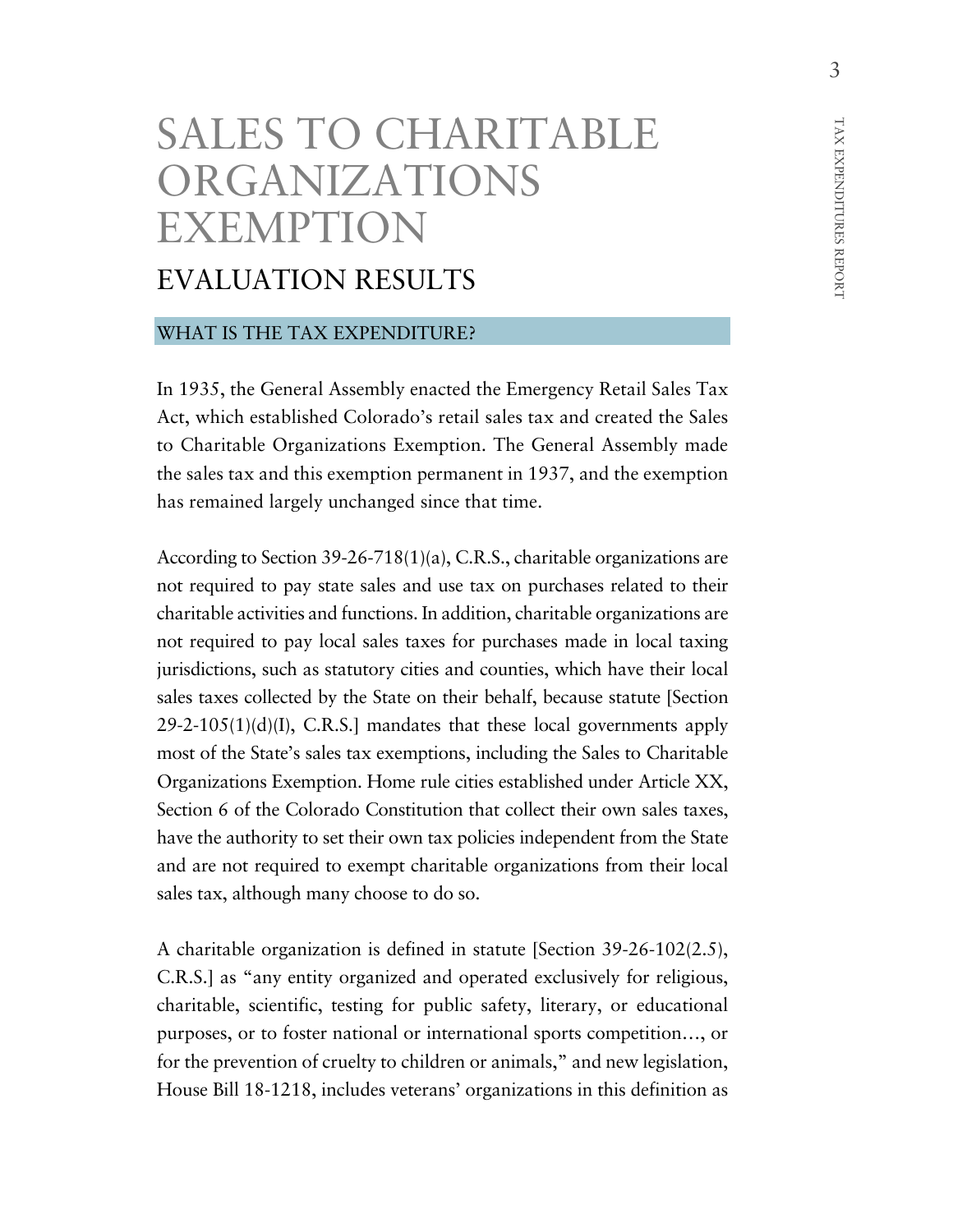4

well. Additionally, to qualify as a charitable organization, none of the organization's income may benefit a private individual directly, nor can the organization substantially participate in lobbying activities, or intervene in the campaigns of political candidates. The State's definition of a charitable organization substantially follows the federal definition provided in Section 501(c)(3) of the Internal Revenue Code.

To claim this exemption, an organization must apply to the Department of Revenue to verify its eligibility and receive a certificate of exemption (Form DR 0715). The organization must present the exemption certificate to retailers to claim the exemption when making purchases. Retailers are responsible for verifying an organization's tax exempt status and maintaining records of sales to charitable organizations, including the organizations' Colorado certificate of exemption numbers, the dates of the sale, descriptions of the items purchased, and the organizations' names and addresses. In addition to the certificate of exemption, charitable organizations may provide retailers with a Standard Colorado Affidavit of Exempt Sale Form (DR 5002) that contains these details about the organization and transaction as a courtesy to retailers. This form is intended to help retailers accurately calculate their monthly or quarterly sales tax remittance, but retailers are not required to submit this form to the Department with their Retail Sales Tax Returns (Form DR 0100). Retailers are required to report exempt sales to charitable organizations on their Retail Sales Tax Returns; these sales are combined on a single line with sales to government entities, which are also exempt from sales tax. If a retailer is unsure whether a transaction qualifies for the exemption or questions the authenticity of an organization's documents, the retailer may refuse to accept the certificate of exemption and collect and remit sales tax on the transaction. If this occurs, charitable organizations have to pay the tax in order to complete the sale, but may submit a claim for a refund to the Department of Revenue (Form DR 0137B).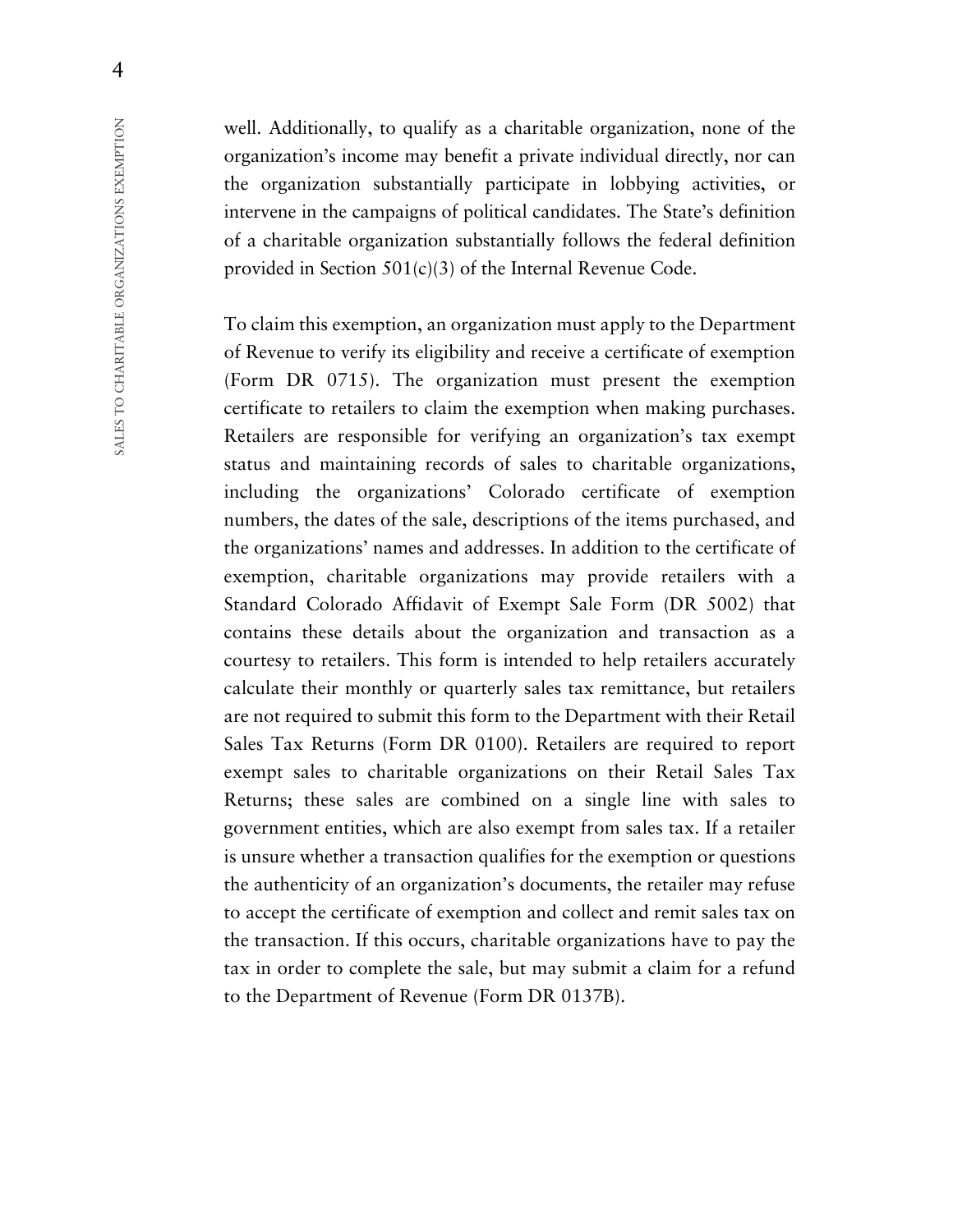#### WHO ARE THE INTENDED BENEFICIARIES OF THE TAX EXPENDITURE?

Statute does not explicitly identify the intended beneficiaries of this exemption. We infer that the main beneficiaries of this exemption are charitable organizations and Coloradans that utilize the services, products, or experiences that charitable organizations provide. According to Internal Revenue Service data, there are more than 21,000 charitable organizations qualifying under Section  $501(c)(3)$  of the Internal Revenue Code in Colorado. Charitable organizations serve many groups in the state and exist for a wide variety of purposes, including religion, arts, education, health care, human services, research, emergency relief, animal welfare, and the environment. As a result, the benefit these organizations receive from the exemption can vary based on the volume and type of retail purchases they make. According to our survey of charitable organizations, the items most frequently purchased using the exemption are office supplies and equipment, items consumed in the course of providing direct programming, and catering for programs and events.

#### WHAT IS THE PURPOSE OF THE TAX EXPENDITURE?

Statute does not explicitly state a purpose for this tax expenditure. We inferred based on the enactment date and statutory language that the purpose is to exempt charitable organizations from taxation. Because the expenditure was created concurrently with the establishment of the State's sales tax, it appears that the exemption was not intended to provide a new tax benefit for charitable organizations, but instead to define which entities and individuals would be subject to the sales tax.

In the United States, there is a well-established history of providing preferential tax treatment to charitable organizations because governments, including the State of Colorado, have considered them to be beneficial to the public and to help reduce the need for government services and resources. Therefore, tax exemptions for charitable organizations are a common structural element within many states' tax codes.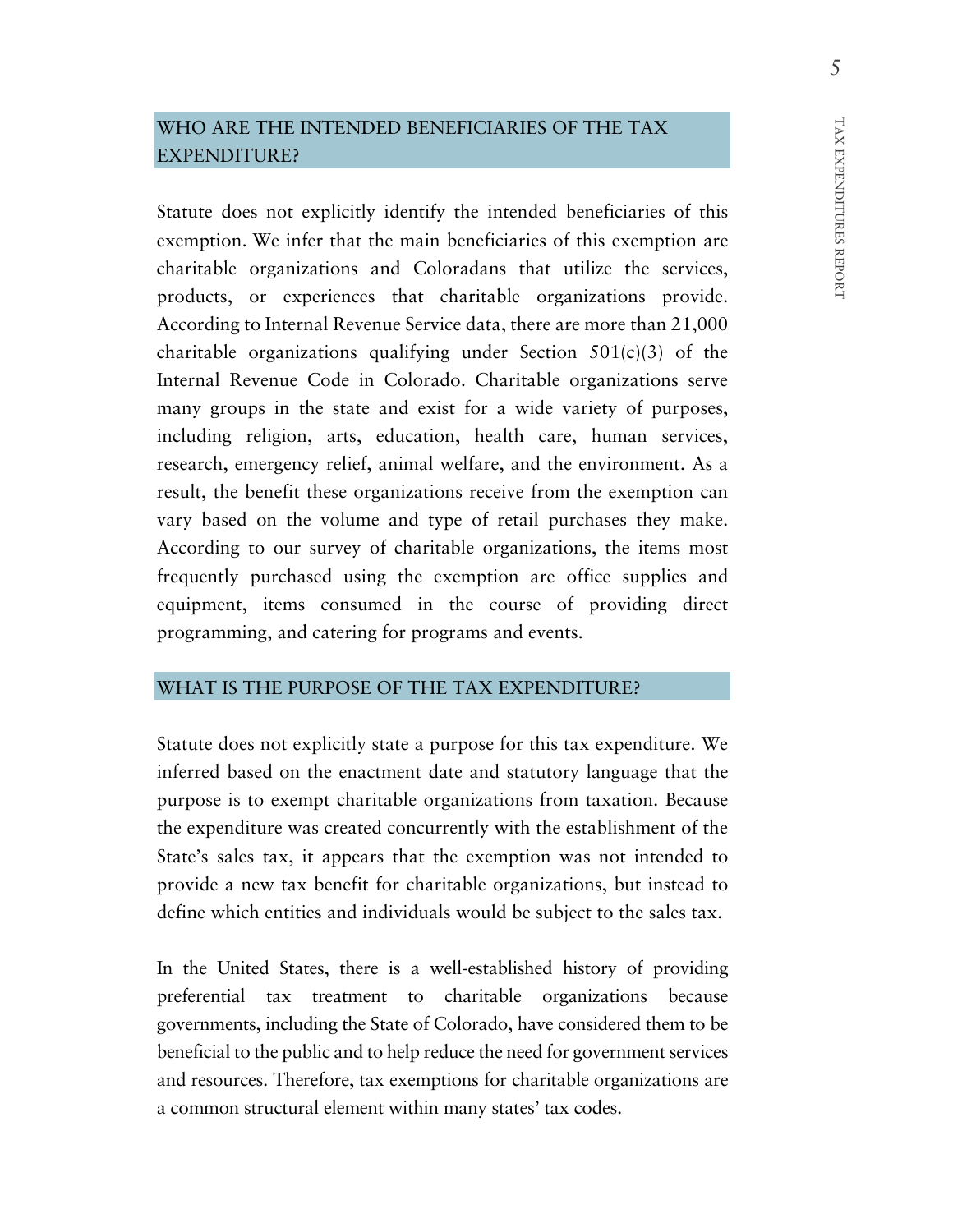#### IS THE TAX EXPENDITURE MEETING ITS PURPOSE AND WHAT PERFORMANCE MEASURES WERE USED TO MAKE THIS DETERMINATION?

We determined that the exemption is meeting its purpose because charitable organizations are widely using it to avoid paying sales taxes. Statute does not provide quantifiable performance measures for this tax expenditure. Therefore, we created and applied the following performance measure to determine the extent to which the exemption is meeting its inferred purpose.

**PERFORMANCE MEASURE:** *To what extent has the Sales to Charitable Organizations Tax Exemption been used by charitable organizations?* 

**RESULT:** We found that the exemption is likely being used by most charitable organizations who make otherwise taxable purchases. Although data constraints prevented us from quantifying how many organizations benefited from the exemption and by how much, we conducted a survey of a non-statistical sample of charitable organizations based in Colorado to assess the extent it is being used and obtain input from those organizations using it on its impact on their organizations and its overall administration. Of the 152 survey respondents that answered the question in our survey, 124 (82 percent) reported that their organization uses this exemption approximately 75 percent or more of the time that it makes otherwise sales-taxable purchases.

#### WHAT ARE THE ECONOMIC COSTS AND BENEFITS OF THE TAX EXPENDITURE?

We estimate that this tax expenditure resulted in \$45.5 million of forgone state revenue in Calendar Year 2016 and a corresponding tax savings to charitable organizations. In addition, because the local governments that rely on the State to collect their sales taxes must also apply the exemption to their local sales taxes, we estimated the revenue impact to local jurisdictions. Home rule jurisdictions that self-collect their sales taxes are not included in this estimate because they set their

6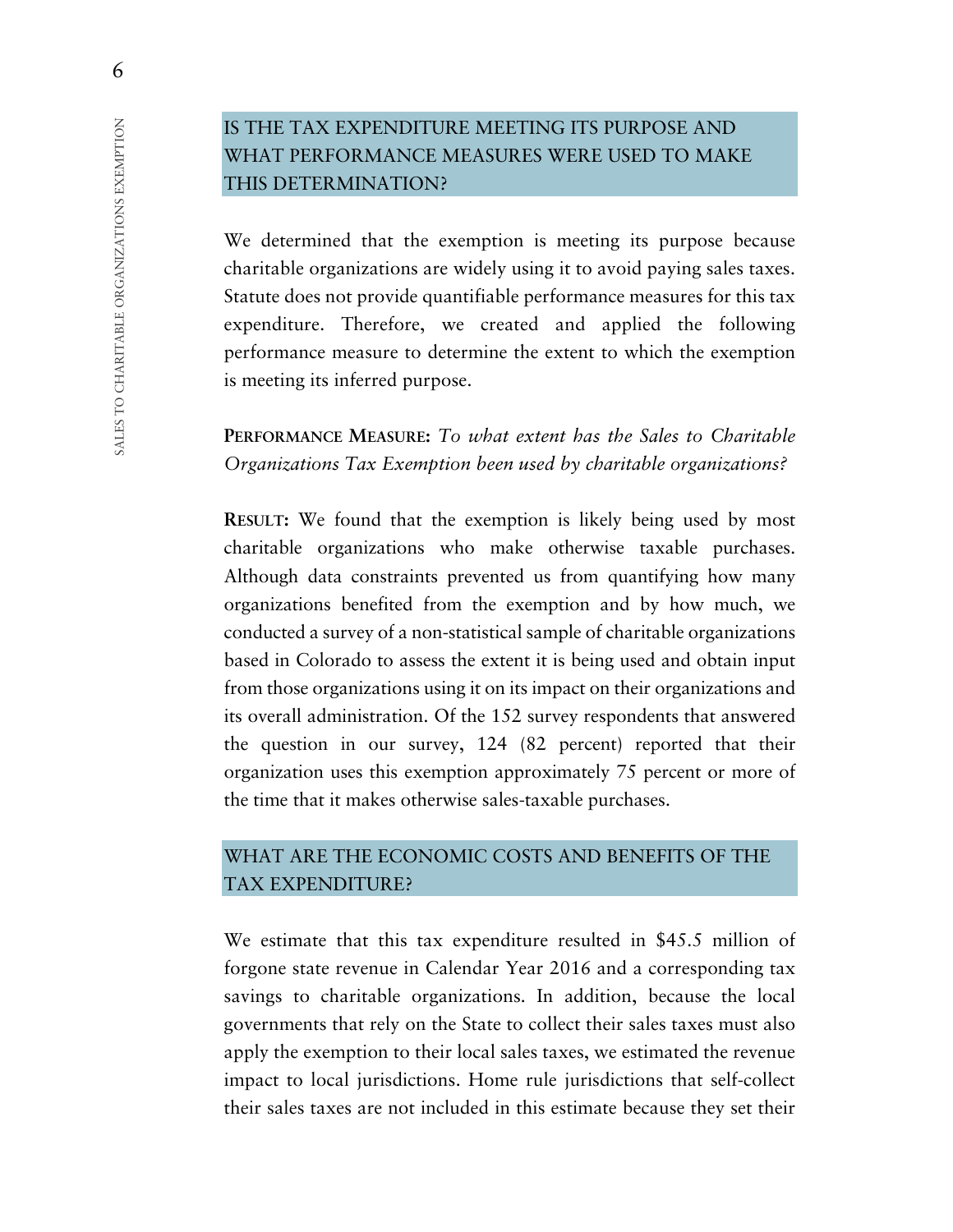TAX EXPENDITURES REPORT TAX EXPENDITURES REPORT

tax policies independently from the State. The revenue impact estimates are summarized in EXHIBIT 1.1.

| <b>EXHIBIT 1.1. REVENUE IMPACT ESTIMATES FOR THE SALES</b>                                    |                       |
|-----------------------------------------------------------------------------------------------|-----------------------|
| TO CHARITABLE ORGANIZATIONS EXEMPTION FOR                                                     |                       |
| STATE AND LOCAL JURISDICTIONS                                                                 |                       |
| <b>CALENDAR YEAR 2016 (IN MILLIONS)</b>                                                       |                       |
|                                                                                               | <b>REVENUE IMPACT</b> |
| State                                                                                         | \$45.5                |
| Local Jurisdictions                                                                           | \$28.4                |
| <b>TOTAL</b>                                                                                  | \$73.9                |
| SOURCE: Office of the State Auditor analysis of Secretary of State, Internal Revenue Service, |                       |

Guidestar, Department of Revenue, and survey data.

Because the Department of Revenue was unable to provide data specific to the amount claimed for this exemption, we used publicly-available IRS financial data for charitable organizations registered with the Colorado Secretary of State and survey responses from eligible organizations to estimate these figures. First, we estimated total expenses for charitable organizations for 2016 using expenses they reported on their IRS Form 990 for Calendar Years 2009 through 2016, which is publicly available for active organizations, adjusting 2009 through 2015 to 2016 dollars using the Consumer Price Index for the Denver-Aurora-Lakewood metropolitan area, prepared by the Bureau of Labor Statistics. Because we had less information for the smallest organizations and religious places of worship, we excluded them from our IRS Form 990 analysis, but made a small (about 2 percent) adjustment to our estimate to account for them, using a subset of IRS data on charitable organizations with gross receipts of less than \$25,000 from Form 990-N filers, which is for charitable organizations with gross receipts of \$50,000 or less, and Department of Revenue data on registered places of worship to estimate their expenses.

Using this information, we estimated that charitable organizations in Colorado had \$15.1 billion in expenses for Calendar Year 2016. Because the reported expenses include many expenses, such as staff salaries and overhead costs that would not be subject to sales tax regardless of the exemption, we used information provided by our survey respondents to estimate that, on average, 10.4 percent of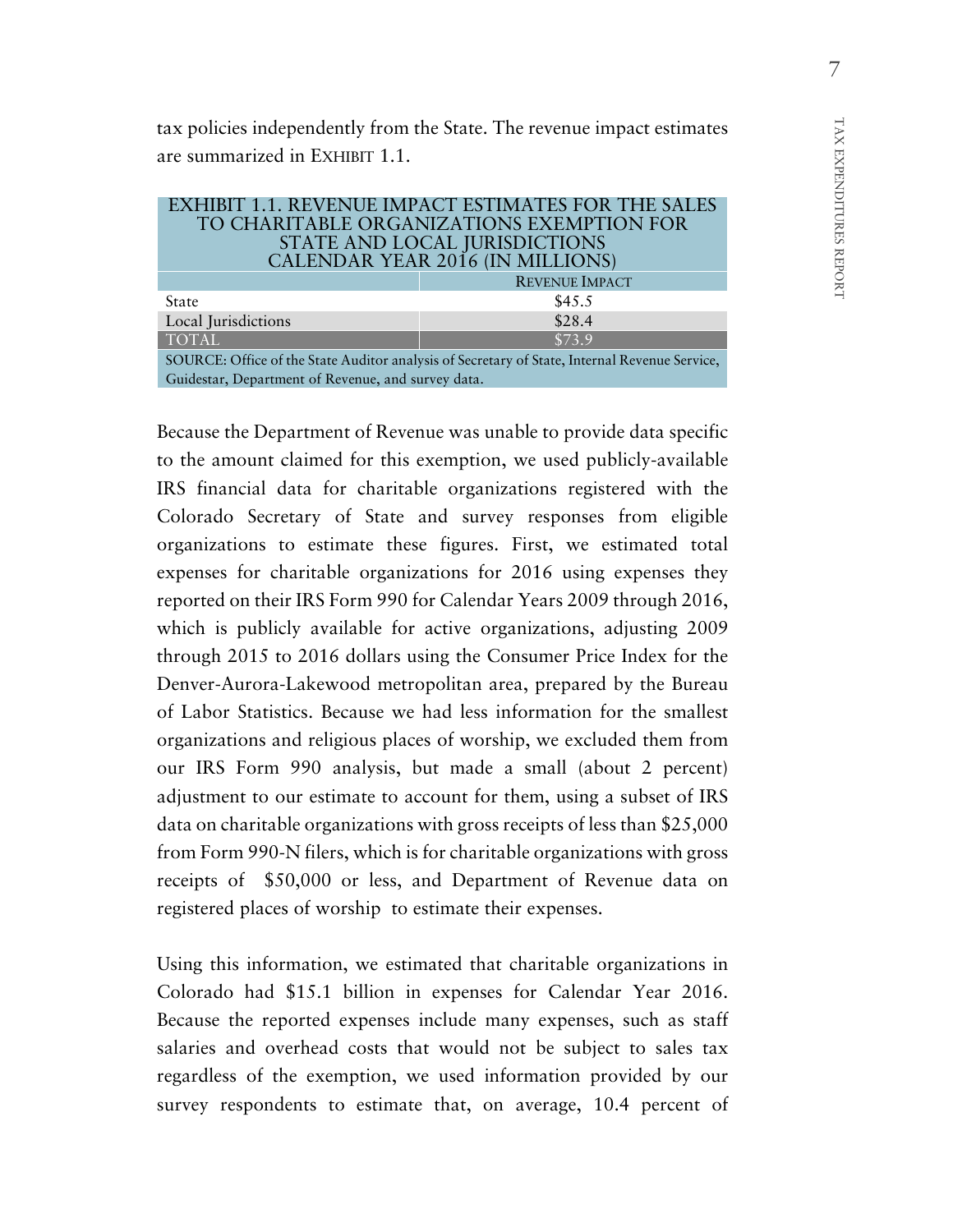charitable organizations' expenses would be subject to sales tax without the exemption. We then used this rate to estimate that without the exemption, \$1.6 billion of the organizations' expenses would be subject to sales tax. We applied Colorado's 2.9 percent sales tax rate to these otherwise taxable expenses to calculate the total forgone state sales tax revenue. For the local government revenue impact estimate, we used the same method, but applied an average local sales tax rate (combining city and county tax rates and excluding home rule jurisdictions with self-collected sales taxes) of 1.8 percent, which we weighted based on the population of each local government.

With the passage of House Bill 18-1218, which expanded the definition of a "charitable organization" to include veterans' organizations, the revenue impact to the State for the Sales to Charitable Organizations Exemption is expected to increase slightly after July 1, 2018, when this law takes effect. Legislative Council staff estimated the annual revenue impact specifically related to the inclusion of veterans' organizations as charitable organizations under the exemption to be approximately \$60,000 per year.

In addition to the direct impact of the exemption on state revenue, we estimate that the exemption reduces the tax burden on charitable organizations by about \$73.9 million per year, including both state and local tax reductions and using the same analysis as above. There are several economic benefits that may result from this reduction in costs. For example, although we lacked data to quantify the number of jobs and wages supported by the savings realized by charitable organizations, 16 percent of organizations responding to our survey indicated that the exemption helps them retain additional paid staff. Therefore, the exemption may increase personal income in the state and state income tax collections, potentially offsetting some of the reduction in sales tax collections. In addition, about 60 percent of our survey respondents indicated that the exemption helps them sustain the quantity of services they provide. These services overlap with a number of state programs, including those aimed at providing food, housing, education, and recreation. Therefore, the exemption may also decrease the need for or

8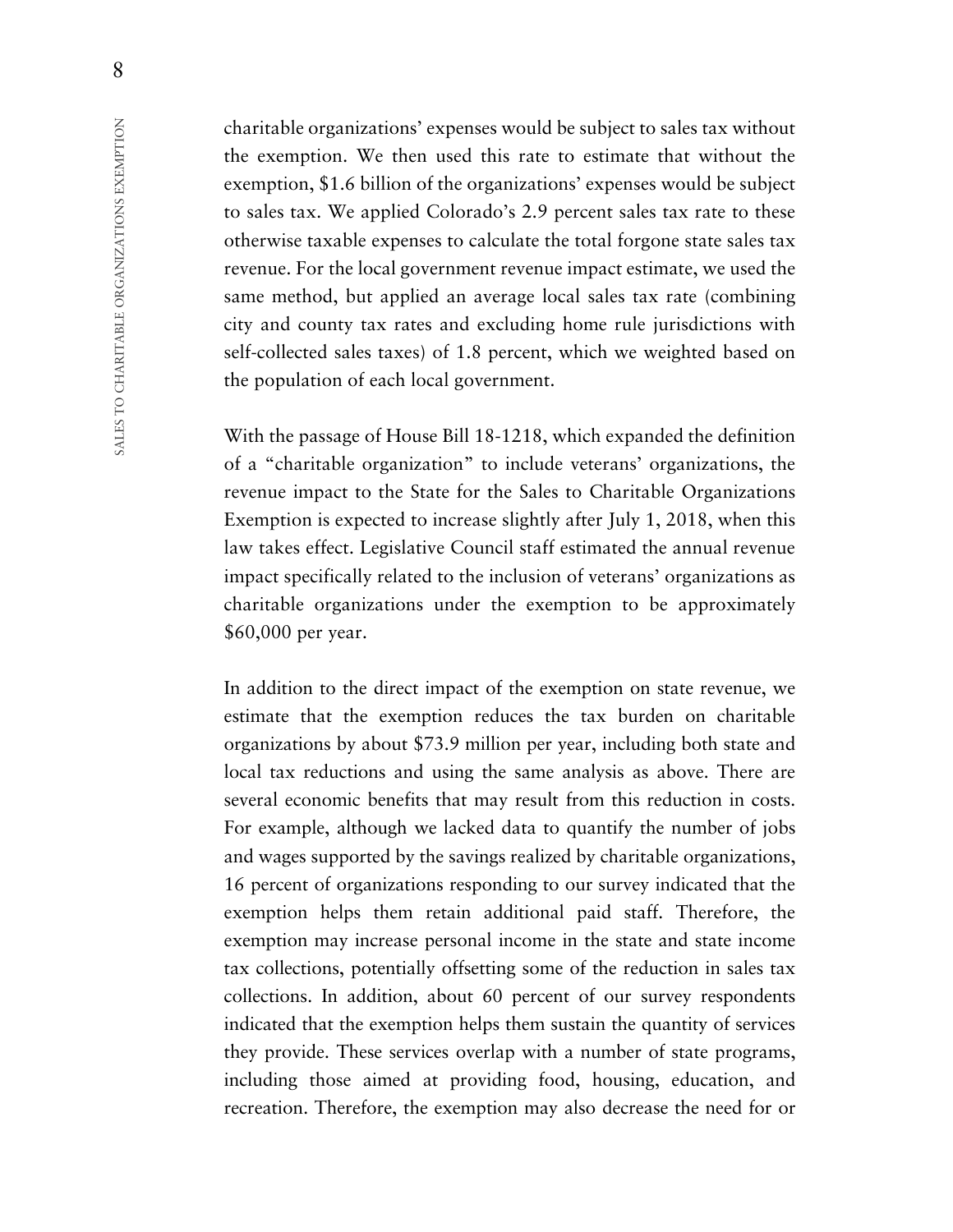TAX EXPENDITURES REPORT TAX EXPENDITURES REPORT

supplement government services, although we lacked data to reliably estimate this impact. Furthermore, the exemption may encourage charitable organizations to make additional retail purchases due to the lower after-tax cost, although this impact is likely limited by the organizations' need for goods and supplies to support their activities.

#### WHAT IMPACT WOULD ELIMINATING THE TAX EXPENDITURE HAVE ON BENEFICIARIES?

If this exemption was eliminated, it would increase operating costs for many charitable organizations and could cause some of them to compensate by providing fewer services, products, and experiences; increasing fundraising; or decreasing staffing. Based on our analysis of charitable organizations' expenses, we estimate that including the impact of both the state and local sales tax reduction, on average, the exemption provides a less than 1 percent reduction in the organizations' total expenses (\$73.9 million compared to total expenses of \$15.1 billion). However, for specific organizations, the impact can vary, depending on the proportion of the organization's expenses that come from otherwise taxable purchases. The organizations responding to our survey indicated that the exemption is significant to them. Specifically, 86 percent stated that the sales and use tax exemption was moderately or extremely important to their organization, and 97 percent stated that they believe the exemption is moderately or extremely important to the nonprofit sector in Colorado. The survey respondents provided a variety of comments explaining the impact that eliminating the exemption could have on their operations, which we categorized and summarize in EXHIBIT 1.2.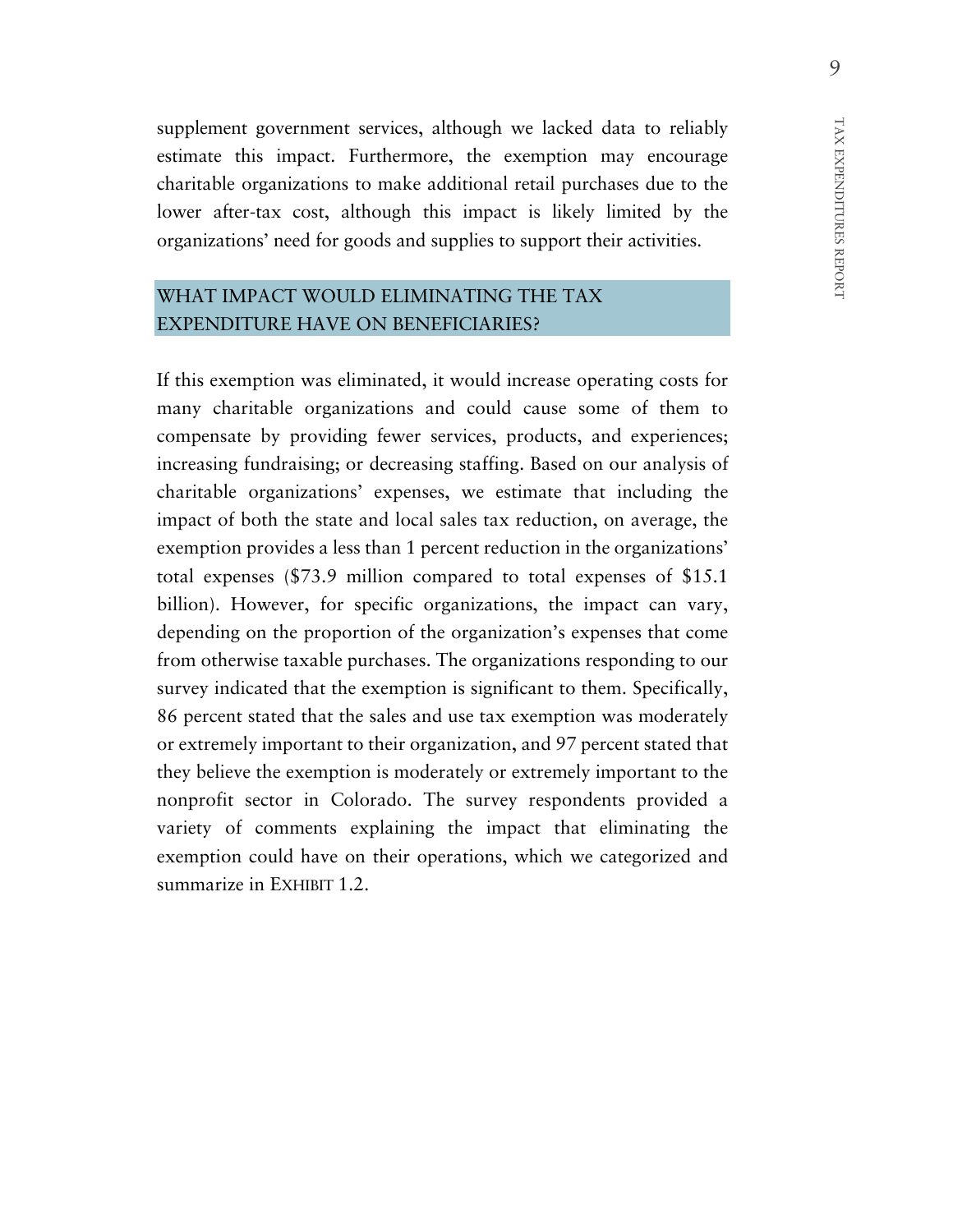

#### EXHIBIT 1.2. REPORTED IMPACT OF REMOVING THE SALES TO CHARITABLE ORGANIZATIONS EXEMPTION

SOURCE: Office of the State Auditor analysis of responses to survey of Colorado charitable organizations conducted by the Office of the State Auditor in March 2018.

INCREASE FUNDRAISING REDUCE SERVICES OR INCREASE PRICES

REDUCE EMPLOYEES OR EMPLOYEE HOURS NO SUBSTANTIAL IMPACT

Although most organizations indicated that the exemption provides them with an important benefit, approximately 11 percent of the organizations that participated in our survey reported that this exemption does not have a substantial impact on their operations. Specifically, some organizations reported that they do not regularly purchase large amounts of tangible personal property because they are service-based organizations, or they mostly purchase items that are already exempt from sales tax under other provisions of statutes. For example, many human services organizations reported that they frequently purchase food that is classified as food for home consumption, which is already exempt from state sales and use tax [Section 39-26-707(1)(e), C.R.S.].

#### ARE THERE SIMILAR TAX EXPENDITURES IN OTHER STATES?

Of the 44 other states that impose a sales and use tax, 27 offer a broad

SALES TO CHARITABLE ORGANIZATIONS EXEMPTION

SALES TO CHARITABLE ORGANIZATIONS EXEMPTION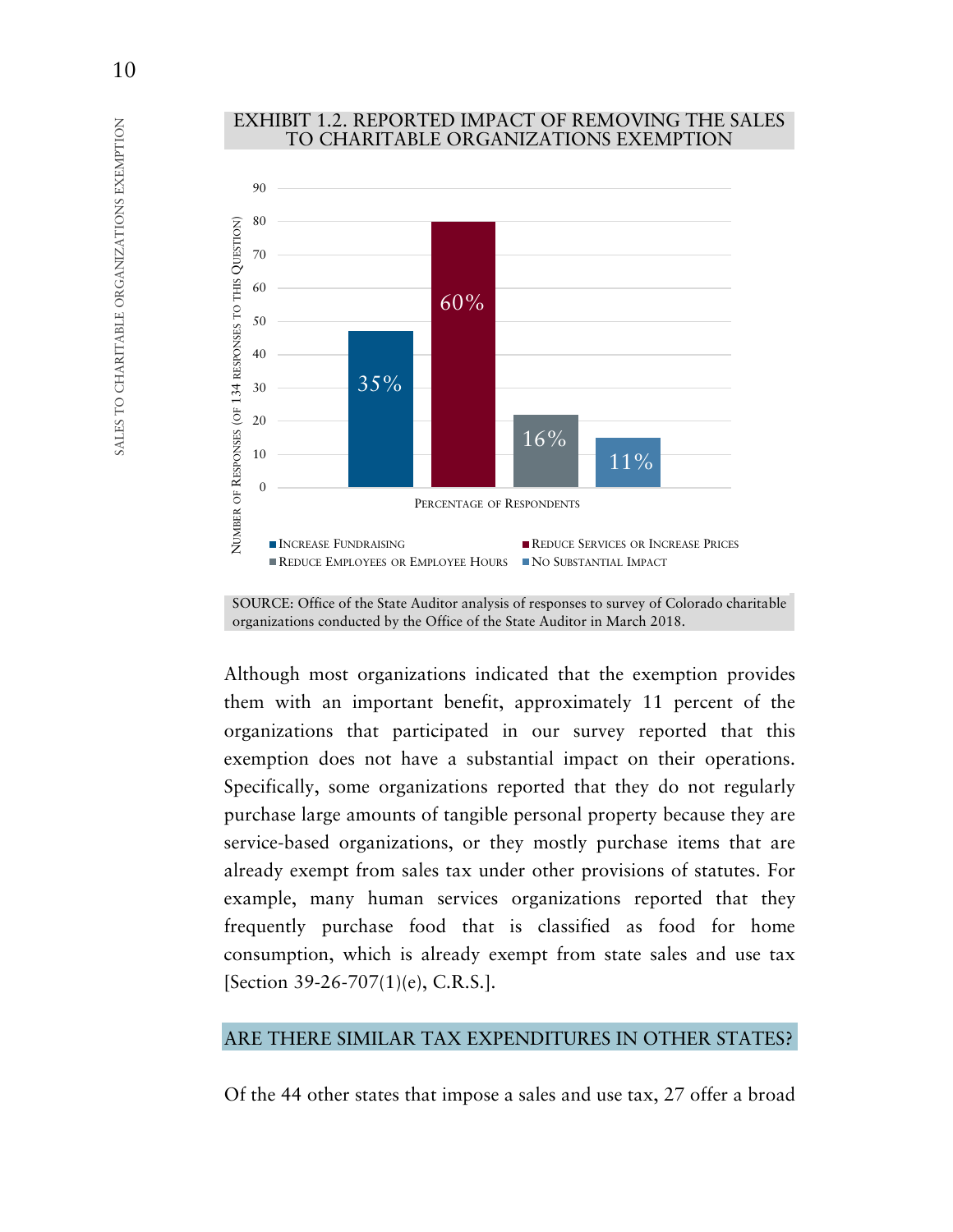sales and use tax exemption for charitable organizations that is similar to Colorado's exemption. Eight additional states offer a limited sales tax exemption for some charitable organizations; in these states, the exemption is typically limited to a few statutorily-listed organizations or specific types of organizations (e.g., nonprofit hospitals, relief organizations, churches). Nine states and the District of Columbia do not have a general sales tax exemption for charitable organizations, though some of these jurisdictions allow for minor exceptions. Aside from North Carolina and Utah, which require taxpayers to claim the exemption through a refund, all of the states that have a broad exemption apply it at the point of sale.

#### ARE THERE OTHER TAX EXPENDITURES OR PROGRAMS WITH A SIMILAR PURPOSE AVAILABLE IN THE STATE?

There are several other tax expenditures in Colorado that reduce the amount of taxes a charitable organization may pay. For example, Colorado does not impose an income tax on most income earned by charitable organizations [Section 39-22-112(1), C.R.S.], and occasional sales by charitable organizations are not subject to sales tax under certain circumstances [Section 39-26-718(1)(b), C.R.S.]. The Colorado Constitution [Article X, Section 5] also exempts real and personal property used exclusively by charitable organizations from local property taxes. Additionally, charitable organizations may benefit from other more specific sales and use tax exemptions, such as:

- Food for home consumption [Section  $39-26-707(1)(e)$ , C.R.S.].
- Prescription drugs and certain medical equipment, devices, and supplies [Section 39-26-717, C.R.S].
- Sales of tangible personal property that becomes an ingredient or component part of a product or service being manufactured, compounded, or furnished [Section 39-26-102(20)(a), C.R.S.].
- Tangible personal property for use in food manufacturing when the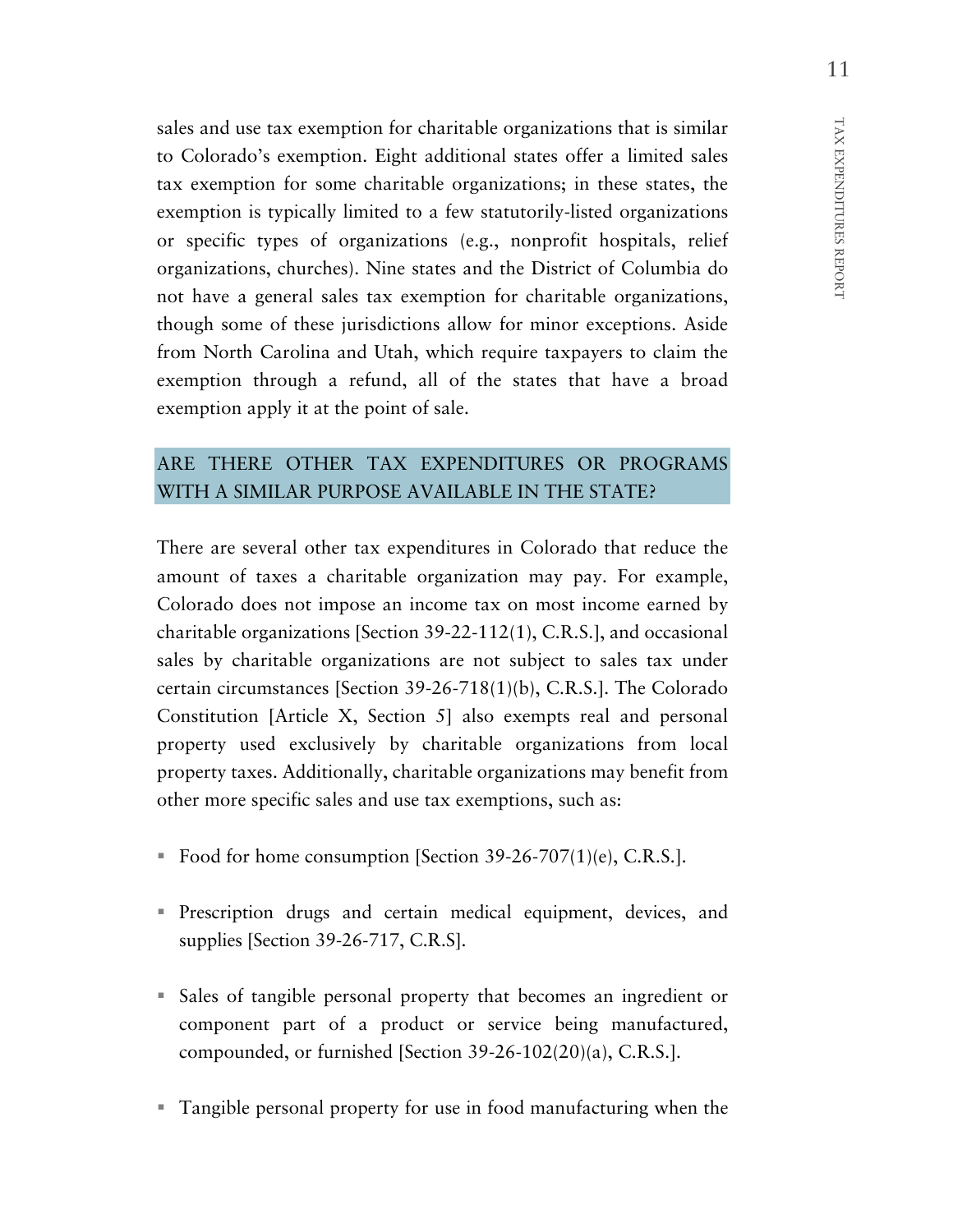property becomes an integral part or constituent part of the food product [Section 39-26-102(20)(b), C.R.S.].

 Sales from wholesalers to retailers or other wholesalers (if an organization makes purchases of items for resale) [Section 39-26- 102(19)(a), C.R.S.].

#### WHAT DATA CONSTRAINTS IMPACTED OUR ABILITY TO EVALUATE THE TAX EXPENDITURE?

We lacked sales tax return data necessary to precisely calculate the amount of the exemption claimed and the number of organizations claiming it. Although the Department of Revenue collects data on retail sales made to charitable organizations and governments on its Retail Sales Tax Return form DR 0100, the form includes a single line to report these sales, and retailers must combine the total sales from each category when filing. This information cannot be disaggregated and is not captured by GenTax, the Department of Revenue's tax processing system. In addition, the Department of Revenue does not capture the amount of refunds issued specifically under the exemption. If the Department of Revenue modifies its Retail Sales Tax Return form DR 0100 to include a separate reporting line for sales to charitable organizations, programs GenTax to capture this information from the return, and begins tracking refunds issued under the exemption, we would be able to more reliably report the revenue impact to the State. However, this would require additional resources and staff time for the Department of Revenue and would create additional tracking and reporting requirements for retailers (see the Tax Expenditures Overview section of this Compilation Report for details on the limitations of Department of Revenue data and potential costs for addressing them).

#### WHAT POLICY CONSIDERATIONS DID THE EVALUATION IDENTIFY?

Although most charitable organizations reported that they use the exemption, they also reported that administrative issues can make it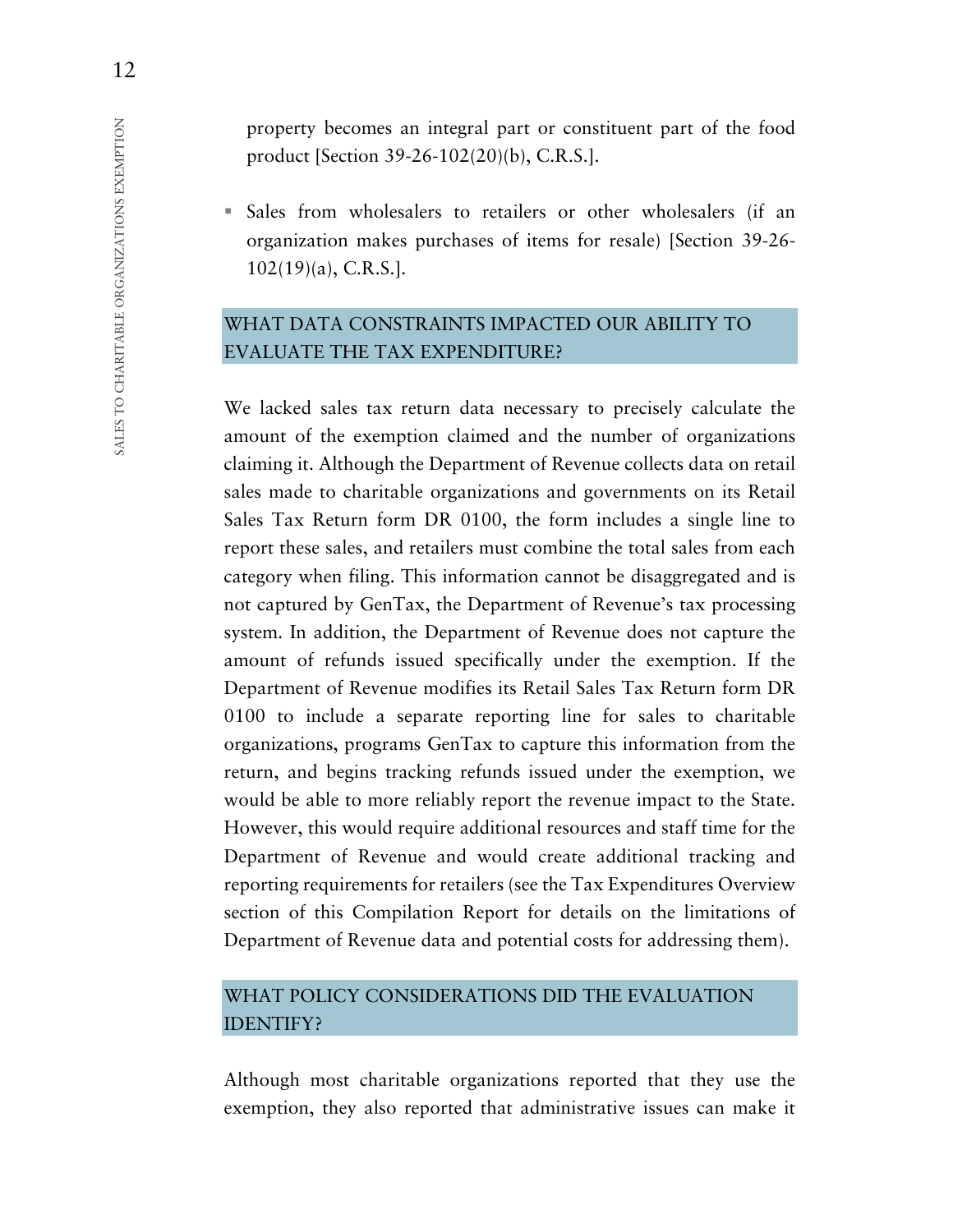difficult to claim under certain circumstances. Specifically, almost onethird of the respondents to our survey reported that they find this exemption to be very or somewhat difficult to claim. Respondent comments suggest that the difficulty arises during the retail transaction process, specifically because:

- There is not a consistent process applied by all retailers regarding which documents need to be provided by the charitable organization and whether the retailer stores the organization's information for future use or if the organization has to provide its documentation on each separate occasion.
- Some retailers do not understand how the exemption works and who is eligible for it.
- Many checkout staff have not been trained by retail management on how to apply the exemption during a transaction.
- It is time-consuming and difficult for some retailers to verify in advance of a purchase that an organization is eligible for the exemption.
- Some retailers decline to apply the exemption, though they do not always provide a reason.
- Some retailers are not aware of the exemption.

Further, these issues are complicated by Colorado's laws regarding local government taxes, which may result in confusion for retailers in applying the exemption. Specifically, the State's 71 home rule, selfcollected municipalities have the authority [Colorado Constitution, Article XX, Section 6] to decide whether to exempt purchases made by charitable organizations from their local sales and use taxes and to create a separate local charitable organization exemption certificate application process. We reviewed the tax regulations for the fifteen most populous home rule, self-collected cities and found that they all provide